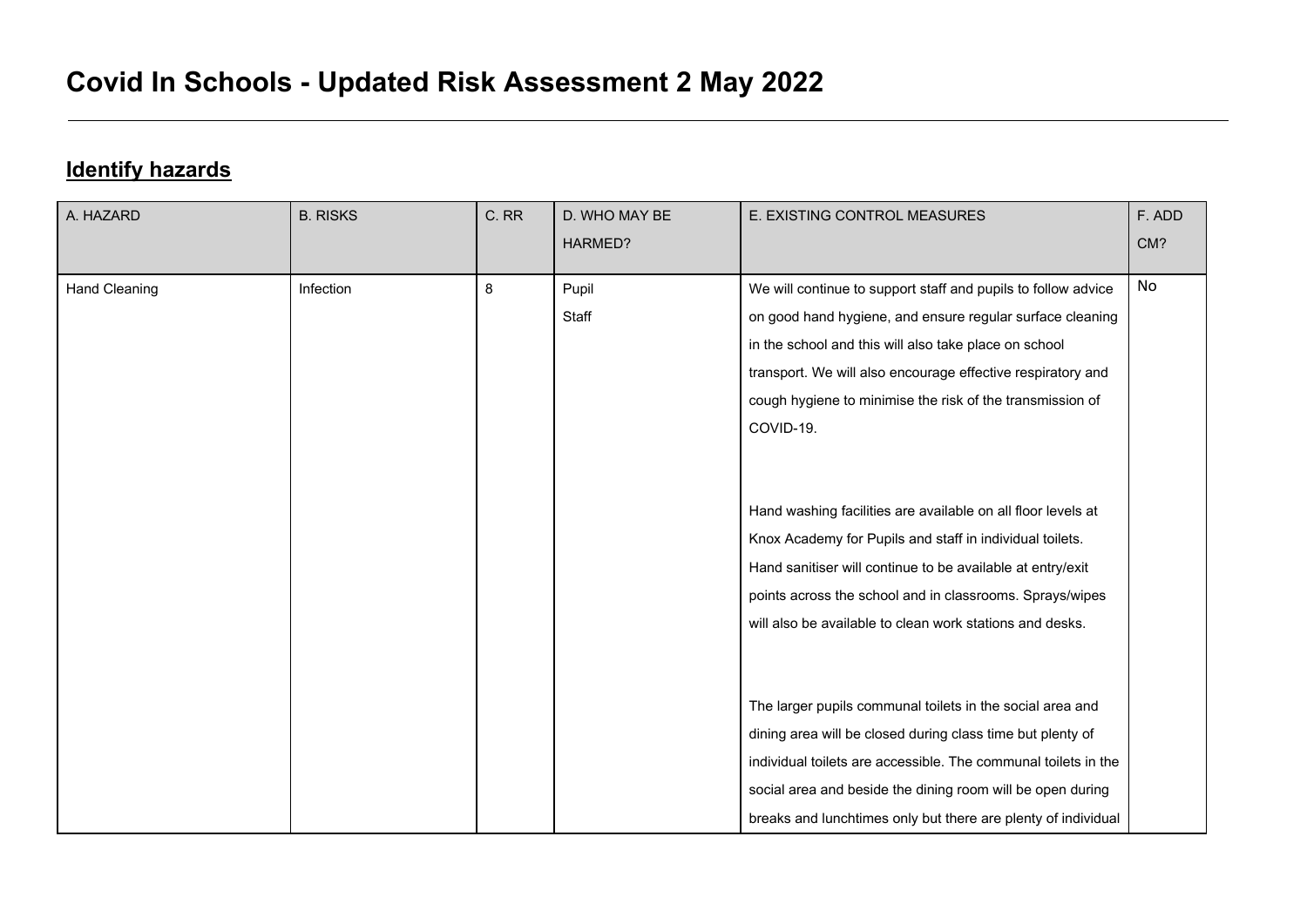|                          |           |   |                                        | toilets/two cubicle toilets accessible during period times<br>should pupils need to access these These will have<br>adequate supplies of soap, water and paper towels. Cold<br>water is acceptable where the sink is cold water only.                                                                                                               |           |
|--------------------------|-----------|---|----------------------------------------|-----------------------------------------------------------------------------------------------------------------------------------------------------------------------------------------------------------------------------------------------------------------------------------------------------------------------------------------------------|-----------|
|                          |           |   |                                        | If these are empty pupils should inform FES staff<br>immediately (notices on the toilet doors stating this). This<br>also applies to the staff toilets. Hand driers can also be<br>used.                                                                                                                                                            |           |
| Provision and Use of PPE | Infection | 8 | Member of the public<br>Pupil<br>Staff | All staff and pupils no longer have to wear face<br>coverings in classrooms but are encouraged to in<br>communal areas and when moving through the<br>school building/corridors. In the dining room these<br>may be removed for eating or drinking. Anyone who<br>still wishes to wear a face covering in classrooms<br>should be allowed to do so. | <b>No</b> |
|                          |           |   |                                        | Face coverings are available for pupils and staff if<br>they have forgotten one. If re-useable these should<br>be stored in a plastic bag and washed regularly.                                                                                                                                                                                     |           |
|                          |           |   |                                        | Face coverings are available at the front door every<br>day for staff and pupils arriving so they can put these<br>on if they have forgotten one. if wearing a face                                                                                                                                                                                 |           |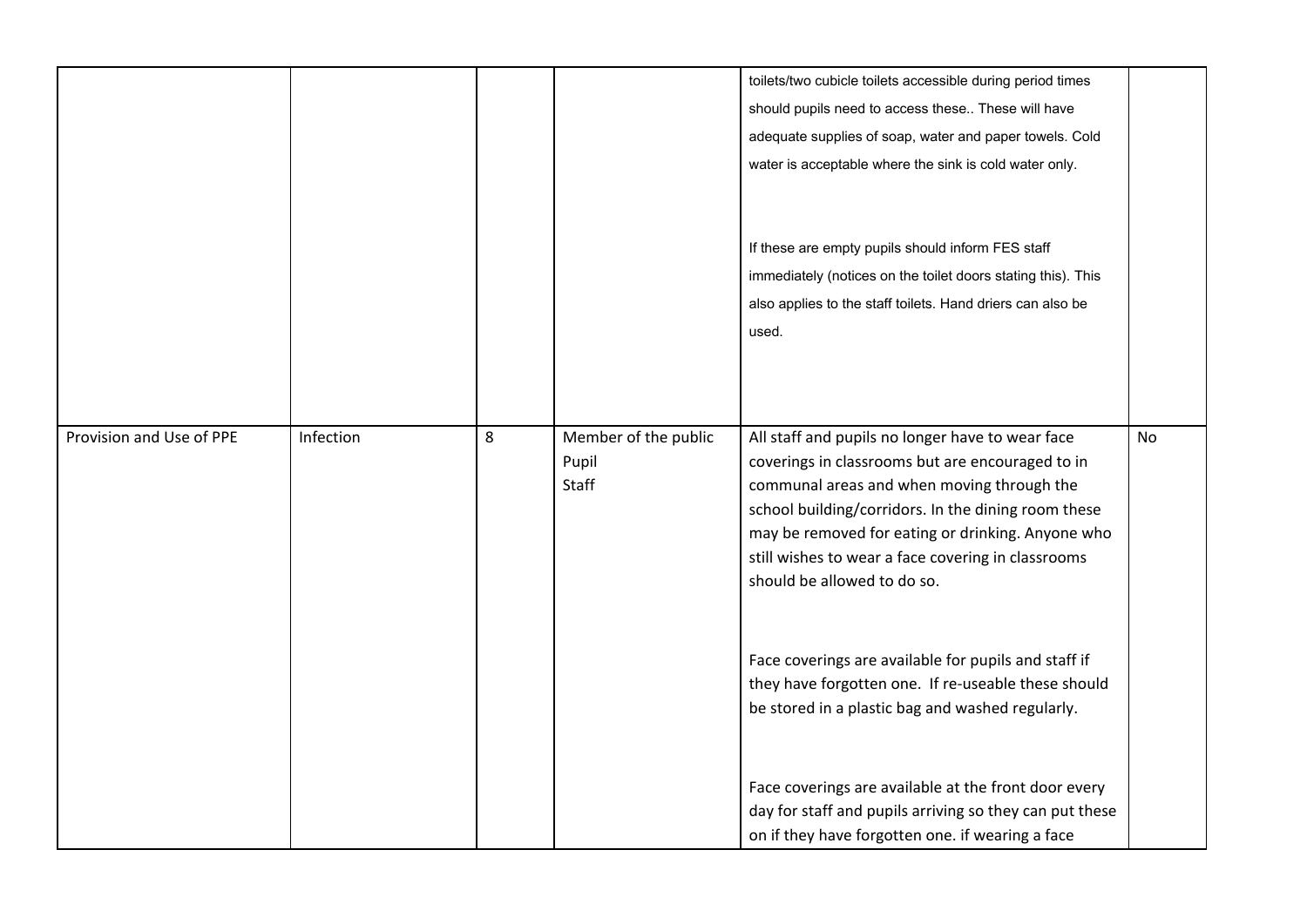|                                       |                 |   |                                        | covering these should be worn so they cover the<br>nose and mouth properly. Re-useable face coverings<br>have also been issued to pupils who have forgotten<br>face coverings regularly.                                                                                                                                                                                                                                                                                                                                                                                                                                                                                                                                                                                                                                                                                                                                                     |    |
|---------------------------------------|-----------------|---|----------------------------------------|----------------------------------------------------------------------------------------------------------------------------------------------------------------------------------------------------------------------------------------------------------------------------------------------------------------------------------------------------------------------------------------------------------------------------------------------------------------------------------------------------------------------------------------------------------------------------------------------------------------------------------------------------------------------------------------------------------------------------------------------------------------------------------------------------------------------------------------------------------------------------------------------------------------------------------------------|----|
| <b>Supporting Physical Distancing</b> | Infection       | 8 | Member of the public<br>Pupil<br>Staff | Physical distancing: Pupils and staff should follow<br>the wider societal guidance on physical<br>distancing will not be required in schools or on<br>dedicated school transport, but is encouraged. As in<br>wider society it will remain important to be cautious<br>and exercise personal responsibility, recognising<br>that, where possible, it is safer to keep a distance<br>from other people.<br>Face coverings: face coverings will not be required<br>in classrooms, including for learners in the senior<br>phase sitting exams. Learners and staff should<br>continue to be supported to wear them if they<br>choose to do so. The wearing of face coverings, by<br>staff and pupils, in communal areas and when<br>moving around the building will still be encouraged<br>They will also still be encouraged in large<br>gatherings such as assemblies. Some young people<br>may also choose to wear them for their SQA exams. | No |
| Working from Home                     | musculoskeletal | 6 | Staff                                  | All staff working from home have been sent the                                                                                                                                                                                                                                                                                                                                                                                                                                                                                                                                                                                                                                                                                                                                                                                                                                                                                               | No |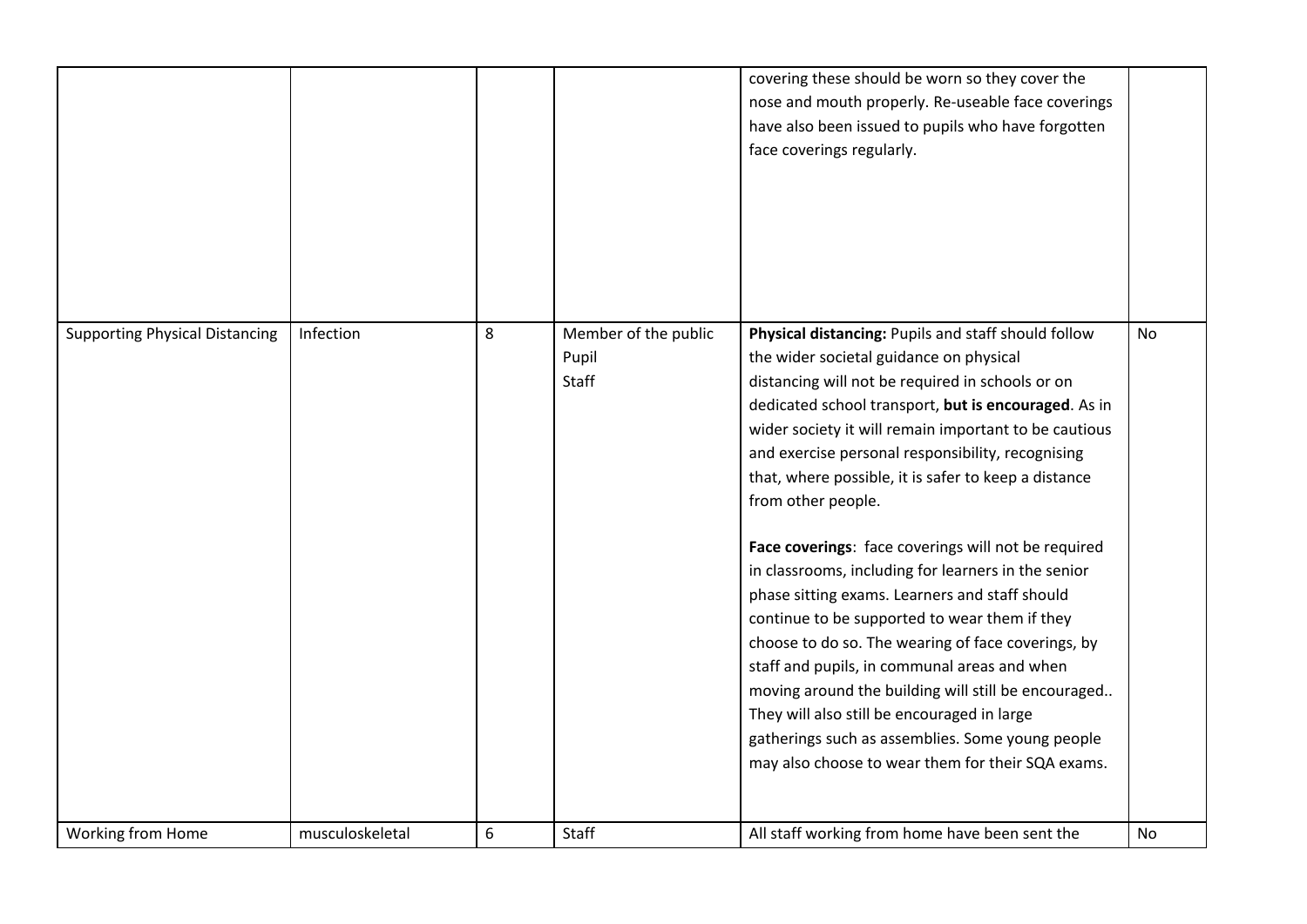| Guidance Document on Home Working and asked to           |
|----------------------------------------------------------|
| check that their home workstation and confirm to         |
| their manager that this has been done. New staff and     |
| our NQTs will be sent this by Peter Luke. Anyone         |
| working from should adhere to guidelines.                |
|                                                          |
|                                                          |
| Separate keyboards and mice should be provided           |
| where requested                                          |
|                                                          |
|                                                          |
|                                                          |
| A direct access laptop is available for those working    |
| from home.                                               |
|                                                          |
|                                                          |
| Pupils to have access to Google Classroom - remotely     |
| - and devices have been issued to those who may not      |
| have one (this has been done over the last year and      |
| we continue to have more available for new               |
| starts/pupils who may still need these).                 |
|                                                          |
|                                                          |
|                                                          |
| A Business Continuity Plan has been devised should       |
| there be a lockdown again and that for most young        |
| people, remote learning will be the default (HUB         |
| operational again in this case too). If staff absence is |
| really high dur to Covid, certain year groups may be     |
| asked to work from home/remote learn. Those in           |
| receipt of free school meals will still receive this     |
| provision (payment sent from ELC). Pupil Support will    |
| continue to support those in their cohort who may        |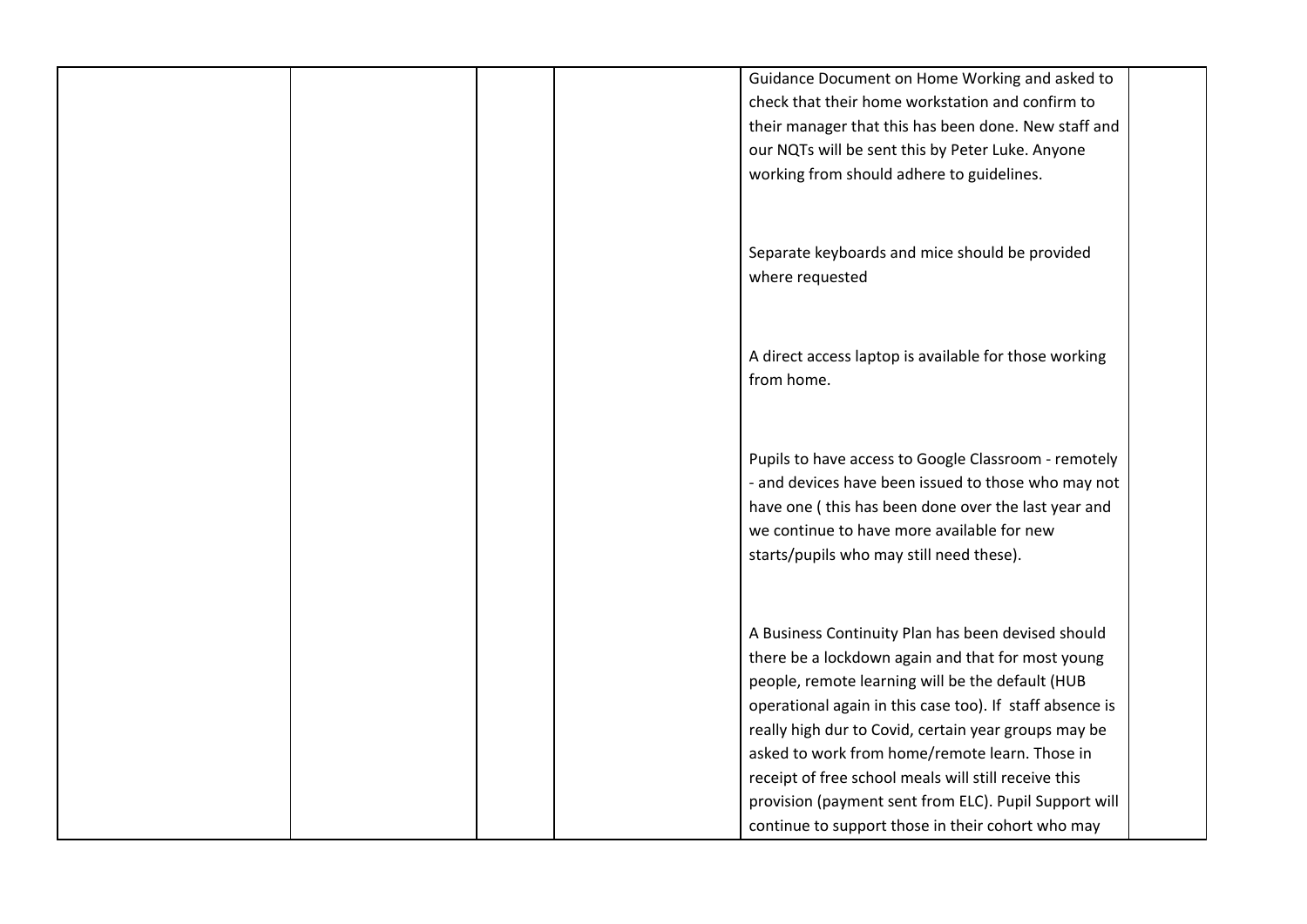|                                               |           |   |                            | require increased support when remote working.                                                                                                                                                                                                                                                                                                                                                                                     |           |
|-----------------------------------------------|-----------|---|----------------------------|------------------------------------------------------------------------------------------------------------------------------------------------------------------------------------------------------------------------------------------------------------------------------------------------------------------------------------------------------------------------------------------------------------------------------------|-----------|
|                                               |           |   |                            | Organisational development have produced<br>guidance on managing remote teams and SLT and<br>CLs are aware of this.                                                                                                                                                                                                                                                                                                                |           |
| Classrooms/ rooms being used<br>as classrooms | Infection | 8 | Cleaner<br>Pupils<br>Staff | Furniture may be moved now to accommodate<br>groupings etc. and no longer needs to all face<br>forward. There is no need for distancing between<br>desks but it is recommended that we be cautious so<br>ideally they should be spaced out as best as possible<br>to provide as much space between pupils as<br>possible.                                                                                                          | <b>No</b> |
|                                               |           |   |                            | There is no requirement for physical distancing now<br>but as in wider society it will remain important to be<br>cautious and exercise personal responsibility,<br>recognising that, where possible, it is safer to keep a<br>distance from other people.                                                                                                                                                                          |           |
|                                               |           |   |                            | Rooms must be well ventilated with windows open<br>where possible and doors open to provide a through<br>draft and increase circulation. If unused - they should<br>be purged for 15 minutes before use. At the end of<br>the day windows and doors should be shut to allow<br>the build up of heat. Temperature of the room<br>should be monitored and the air flow adjusted<br>accordingly if too hot or too cold. As we move to |           |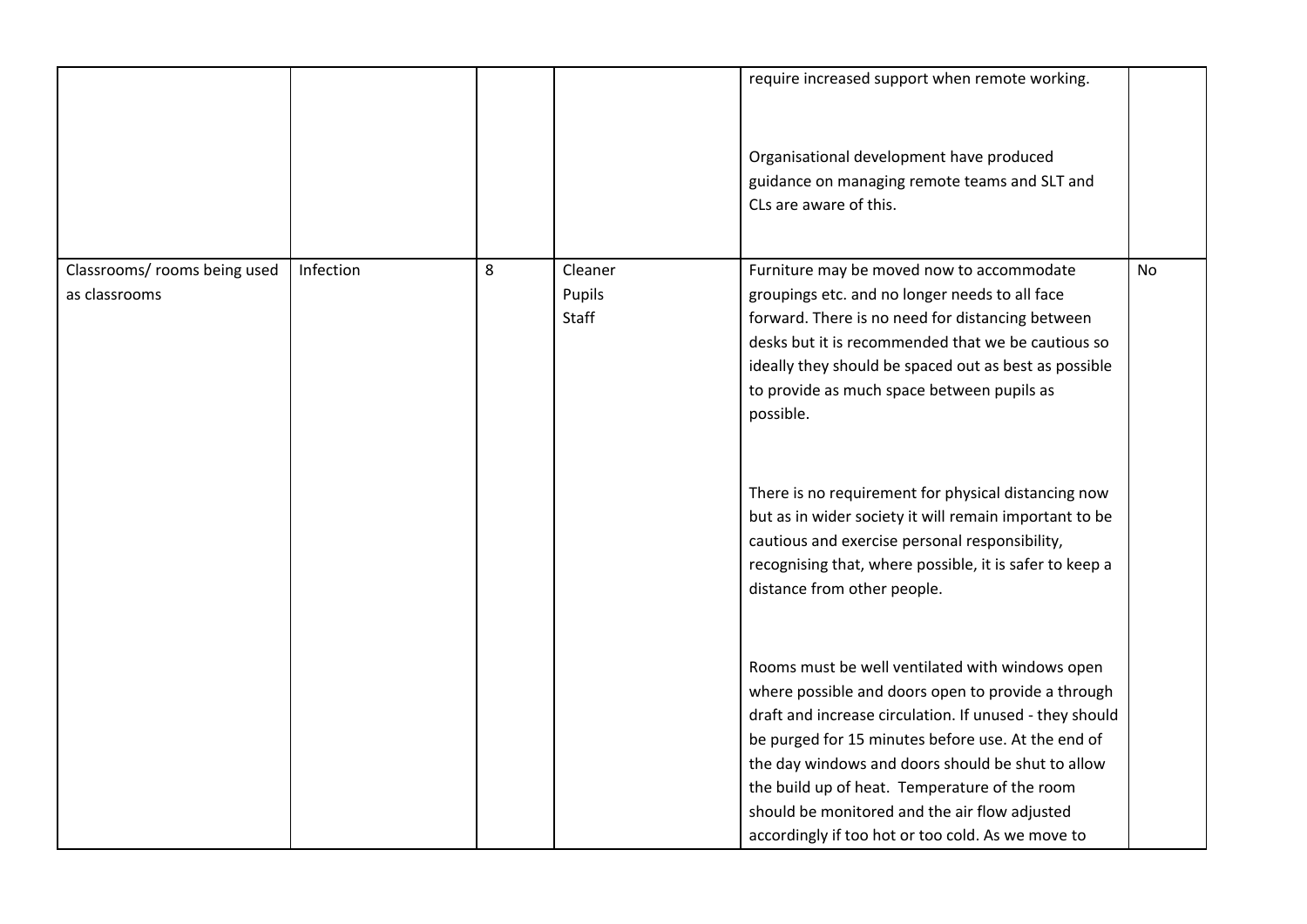|  | cooler weather term windows should still be kept      |
|--|-------------------------------------------------------|
|  | open at all times throughout the day but not at wide. |
|  | It is important their is a good air flow through the  |
|  | room. Classroom doors should also remain open to      |
|  | help a through draft. Retainers exist on windows and  |
|  | should this break for any reason please inform a      |
|  | janitor ASAP so this can be sorted. CO2 monitors      |
|  | have been placed in all classrooms so levels of CO2   |
|  | can be monitored and action taken if red or amber     |
|  | readings (increasing ventilation).                    |
|  |                                                       |
|  |                                                       |
|  |                                                       |
|  | Pupils and staff should bring a wear warm fleece or   |
|  | jacket to put on should they feel cold and for going  |
|  | outside for outdoor learning. In the dining hall and  |
|  | social area - air flow should be aided by opening     |
|  | windows and doors. Windows should be on               |
|  | restrictors/retainers only around the school.         |
|  |                                                       |
|  |                                                       |
|  | There is no longer a requirement for seating plans    |
|  | and/or bubbles.                                       |
|  |                                                       |
|  |                                                       |
|  |                                                       |
|  | Cleaning equipment will be readily available in all   |
|  | areas of use and be readily available for pupils and  |
|  | staff to wipe surfaces throughout the day.            |
|  | Wipes/sprays and hand sanitiser will be available in  |
|  | all classrooms/rooms/bases for this purpose.          |
|  | Wipes/cleaning roll should be binned immediately      |
|  | and these should be emptied regularly.                |
|  |                                                       |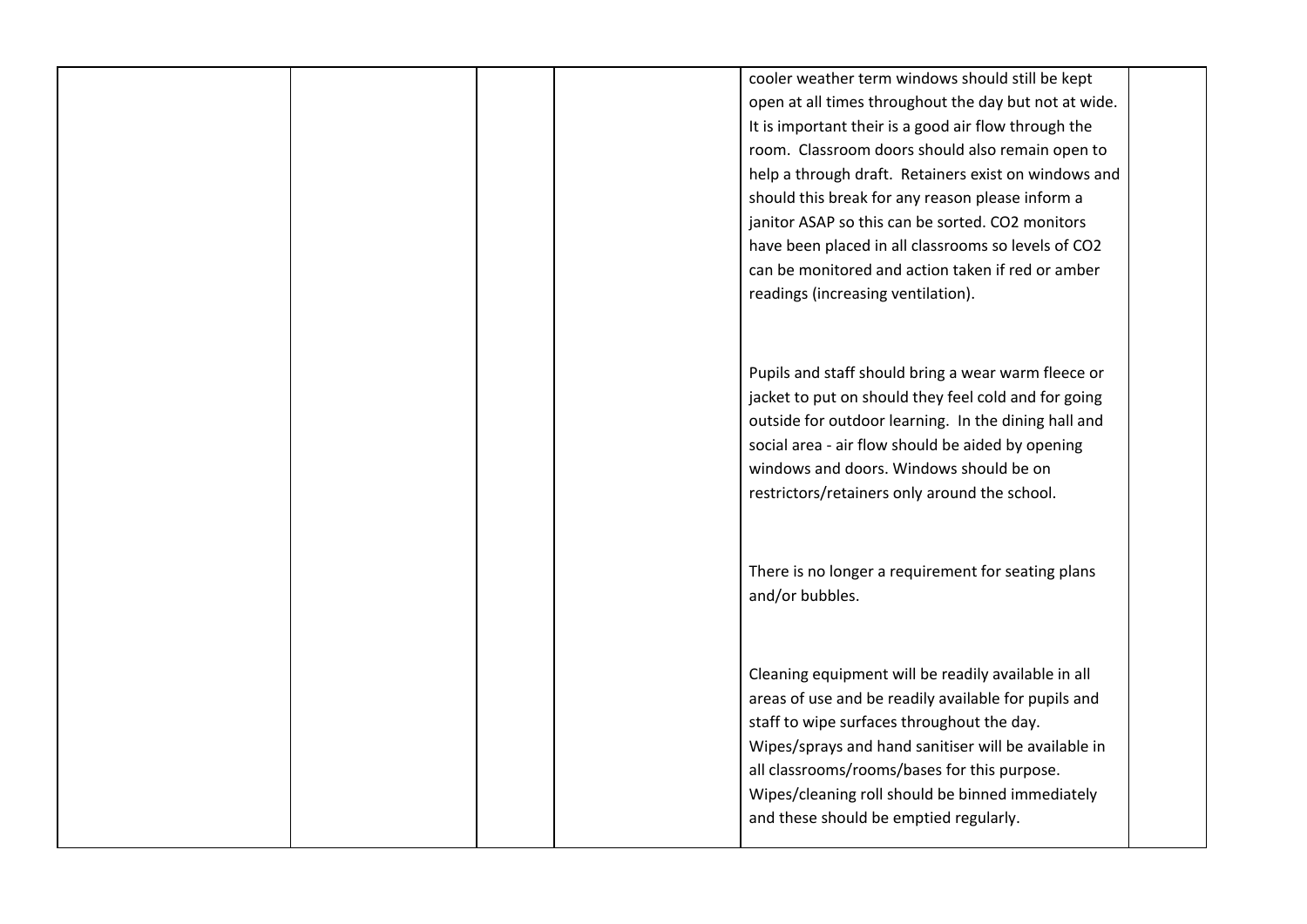|         |           |   |                                         | Good hand hygiene should be observed at all times<br>and staff should encourage pupils to adopt this at all<br>times too.                                                                                                                                                                             |           |
|---------|-----------|---|-----------------------------------------|-------------------------------------------------------------------------------------------------------------------------------------------------------------------------------------------------------------------------------------------------------------------------------------------------------|-----------|
|         |           |   |                                         | Risk assessments with CLs and their teams have been<br>carried out in Art, HE, PE, Drama, Dance, Science,<br>Computing and Technologies - these must remain<br>fluid in terms of updates as they come in from the<br>Scottish Gvt                                                                     |           |
|         |           |   |                                         | There is no need for staff and pupils (S1-S6) to wear<br>face coverings in class but they should be supported<br>to do so if they so wish to. The wearing of face<br>coverings in corridors and communal areas (unless<br>exempt) is still encouraged. If outdoors, face<br>coverings can be removed. |           |
| Toilets | Infection | 8 | Member of the public<br>Pupils<br>Staff | During class time:<br>Pupils use nearest individual toilet/pupils' toilets<br>(smaller communal ones now open during class time<br>too) to their room if accessing toilets during period<br>time (expectation is that most pupils access toilets at                                                   | <b>No</b> |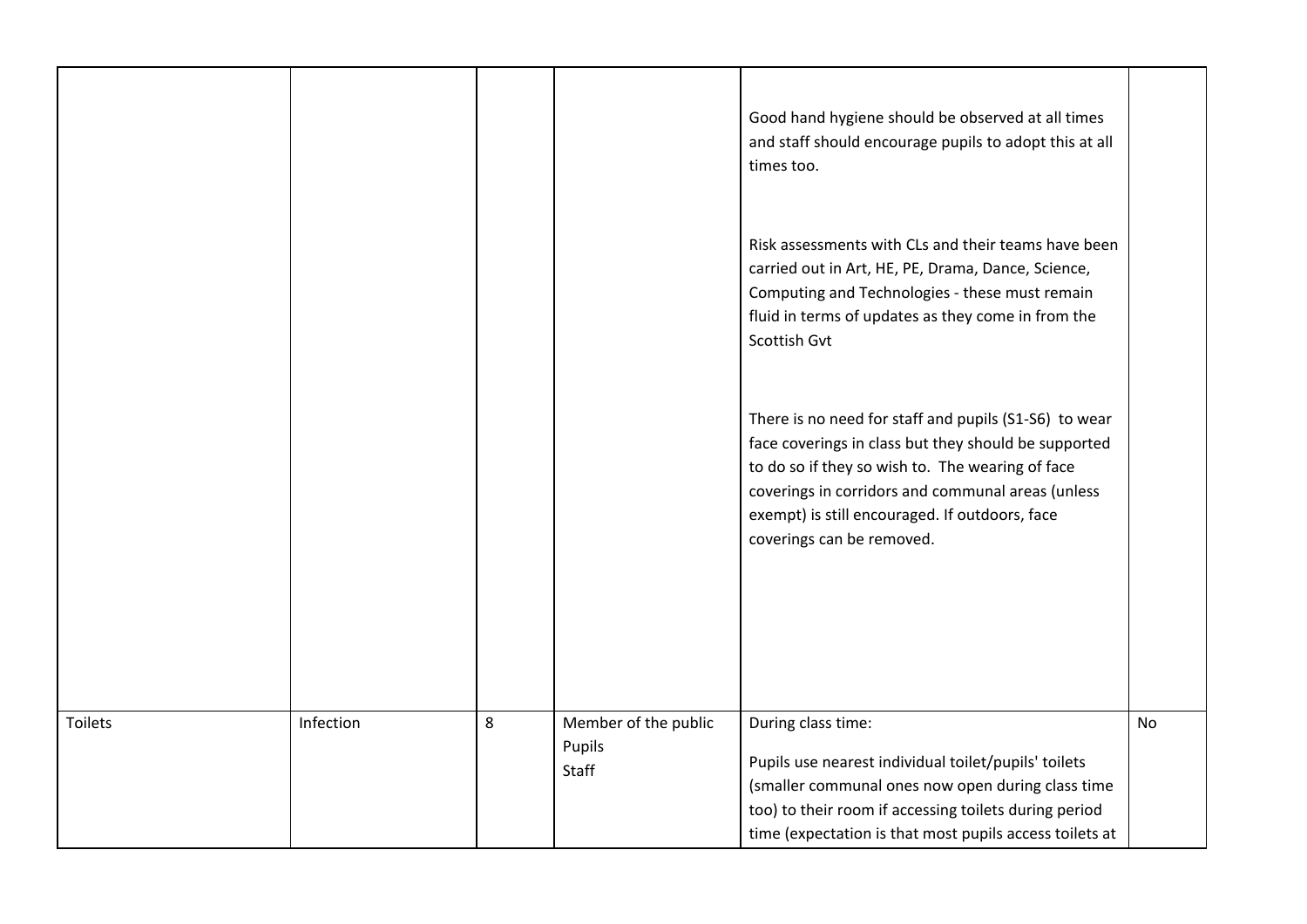|         |           |   |       | break and lunchtime to minimise interruption to<br>learning and teaching)<br>Surfaces should be cleaned regularly.                                                                                                                                                                                                                                                                                                                            |           |
|---------|-----------|---|-------|-----------------------------------------------------------------------------------------------------------------------------------------------------------------------------------------------------------------------------------------------------------------------------------------------------------------------------------------------------------------------------------------------------------------------------------------------|-----------|
|         |           |   |       | Large communal pupils' toilets in the social area will<br>be only be open at break and lunch times                                                                                                                                                                                                                                                                                                                                            |           |
|         |           |   |       | FES staff will monitor these regularly throughout the<br>day to ensure a good level of cleanliness and pupils<br>will be asked to keep them clean too in terms of use<br>(covered in a recent assembly). Notices on the doors<br>asking pupils to alert the janitors of any toilets<br>requiring cleaning or product updates if they notice<br>this between cleaning times. Enhanced cleaning will<br>remain in place during the summer term. |           |
| Offices | Infection | 8 | Staff | The Admin office has been set out with distancing<br>and perspex screens. These screens may come down<br>and this will be personal choice by each team<br>member as to whether they remove it or not.                                                                                                                                                                                                                                         | <b>No</b> |
|         |           |   |       | Physical distancing is no longer required but it will<br>remain important to be cautious and exercise<br>personal responsibility, recognising that, where<br>possible, it is safer to keep a distance from other                                                                                                                                                                                                                              |           |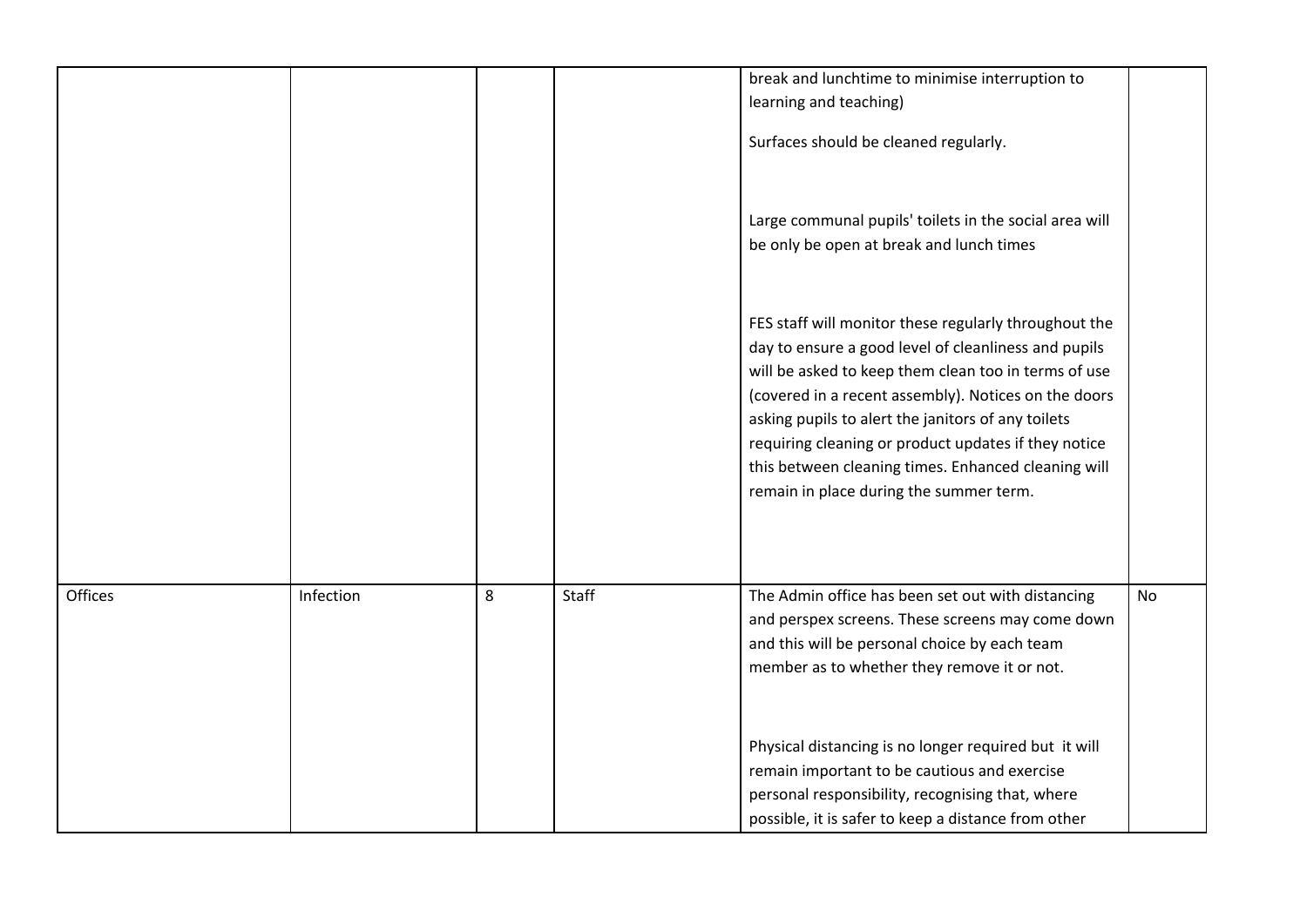|                    |           |   |                 | people.                                                                                                                                                                                                                 |           |
|--------------------|-----------|---|-----------------|-------------------------------------------------------------------------------------------------------------------------------------------------------------------------------------------------------------------------|-----------|
|                    |           |   |                 | Staff can now access the office and the pigeon hole<br>room with no limit on numbers in these areas - but<br>again, being cautious about keeping a distance from<br>people is safer rather than areas becoming crowded. |           |
|                    |           |   |                 | Windows and doors should be opened as much as<br>possible across the school to ensure a high quality of<br>ventilation/air flow                                                                                         |           |
|                    |           |   |                 | If items are shared, good hygiene practices should<br>prevail.                                                                                                                                                          |           |
|                    |           |   |                 | PPE is also available for the office team and for any<br>member of staff who wishes it (from Karen Fraser)                                                                                                              |           |
| <b>Dining Hall</b> | infection | 8 | Pupils<br>Staff | The dining room will be cleaned after break and<br>lunch by FES staff.                                                                                                                                                  | <b>No</b> |
|                    |           |   |                 | Hand sanitiser stations available for good hygiene<br>and should be used on entry to the dining hall                                                                                                                    |           |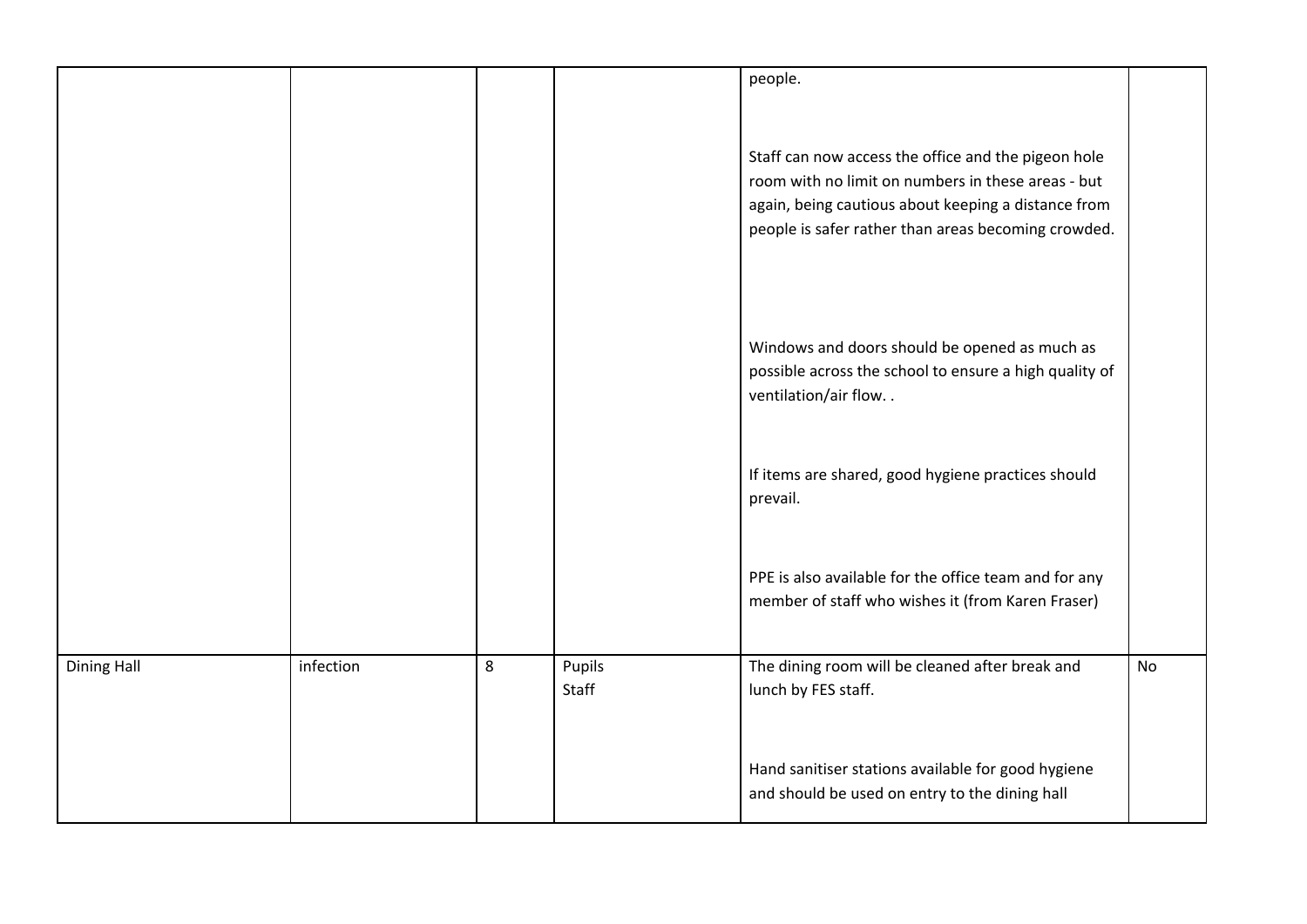|                    |           |   |                                         | Water dispensers available as normal                                                                                                                                                                                                                                                                 |    |
|--------------------|-----------|---|-----------------------------------------|------------------------------------------------------------------------------------------------------------------------------------------------------------------------------------------------------------------------------------------------------------------------------------------------------|----|
|                    |           |   |                                         | Staff will supervise the dining room and social areas<br>at break and lunch. Pupils are allowed to eat their<br>break pieces and lunch in school. If in the school<br>building, unless exempt, face coverings must be on in<br>the corridors, social areas/dining room unless eating<br>or drinking. |    |
|                    |           |   |                                         | Windows in the dining room will be open to provide<br>effective ventilation                                                                                                                                                                                                                          |    |
|                    |           |   |                                         | Pupils will be encouraged to get some fresh air at<br>break and lunch if finished eating/drinking so they<br>can also remove their face coverings. Transmission is<br>reduced outdoors.                                                                                                              |    |
| Playground/Outdoor | Infection | 8 | Member of the public<br>Pupils<br>Staff | If possible, some lessons should take place outdoors<br>No physical distancing required                                                                                                                                                                                                              | No |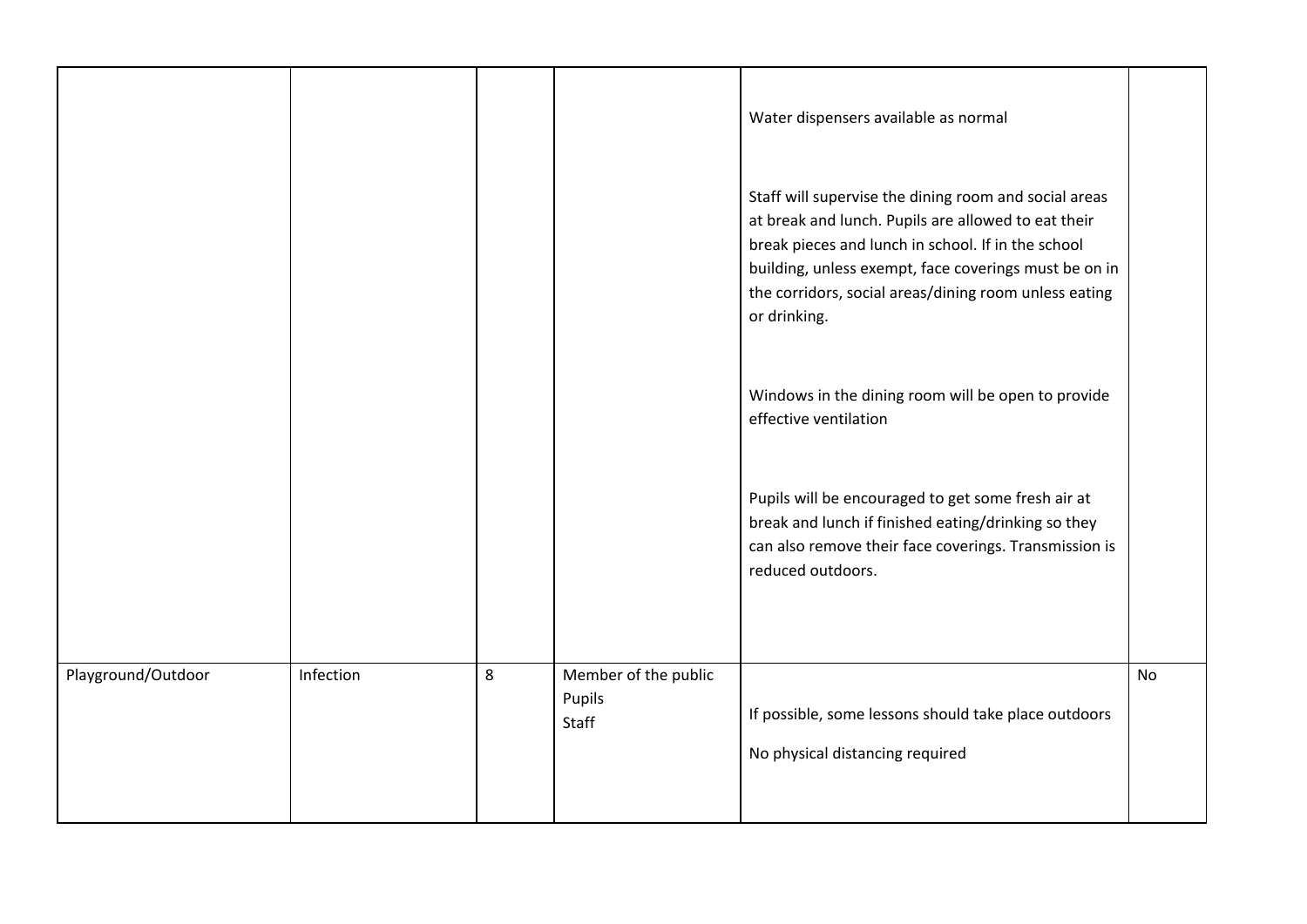| First Aid/Administration of<br>Medication | infection | 8 | Pupils<br>Staff | Standard first aid/managing healthcare needs<br>infection control procedures should be followed                                                                                              | <b>No</b> |
|-------------------------------------------|-----------|---|-----------------|----------------------------------------------------------------------------------------------------------------------------------------------------------------------------------------------|-----------|
|                                           |           |   |                 | Karen Fraser is our designated Welfare Auxiliary.                                                                                                                                            |           |
|                                           |           |   |                 | There is no longer an isolation room at school - any<br>pupil or member if staff with symptoms should not<br>come to school. If they develop symptoms in school<br>they should be sent home. |           |
|                                           |           |   |                 | As part of individual pupil risk assessment Care<br>Plans/Health Care Needs should be considered.                                                                                            |           |
|                                           |           |   |                 | First Aiders should be aware of the ELC Guidance on<br>First Aid during COVID-19                                                                                                             |           |
|                                           |           |   |                 |                                                                                                                                                                                              |           |
| Cleaning                                  | Infection | 8 | Pupils<br>Staff | Enhanced standard cleaning is in place together with<br>a local response cleaning team. Door handles, light<br>switches and toilets cleaned regularly throughout the                         | No        |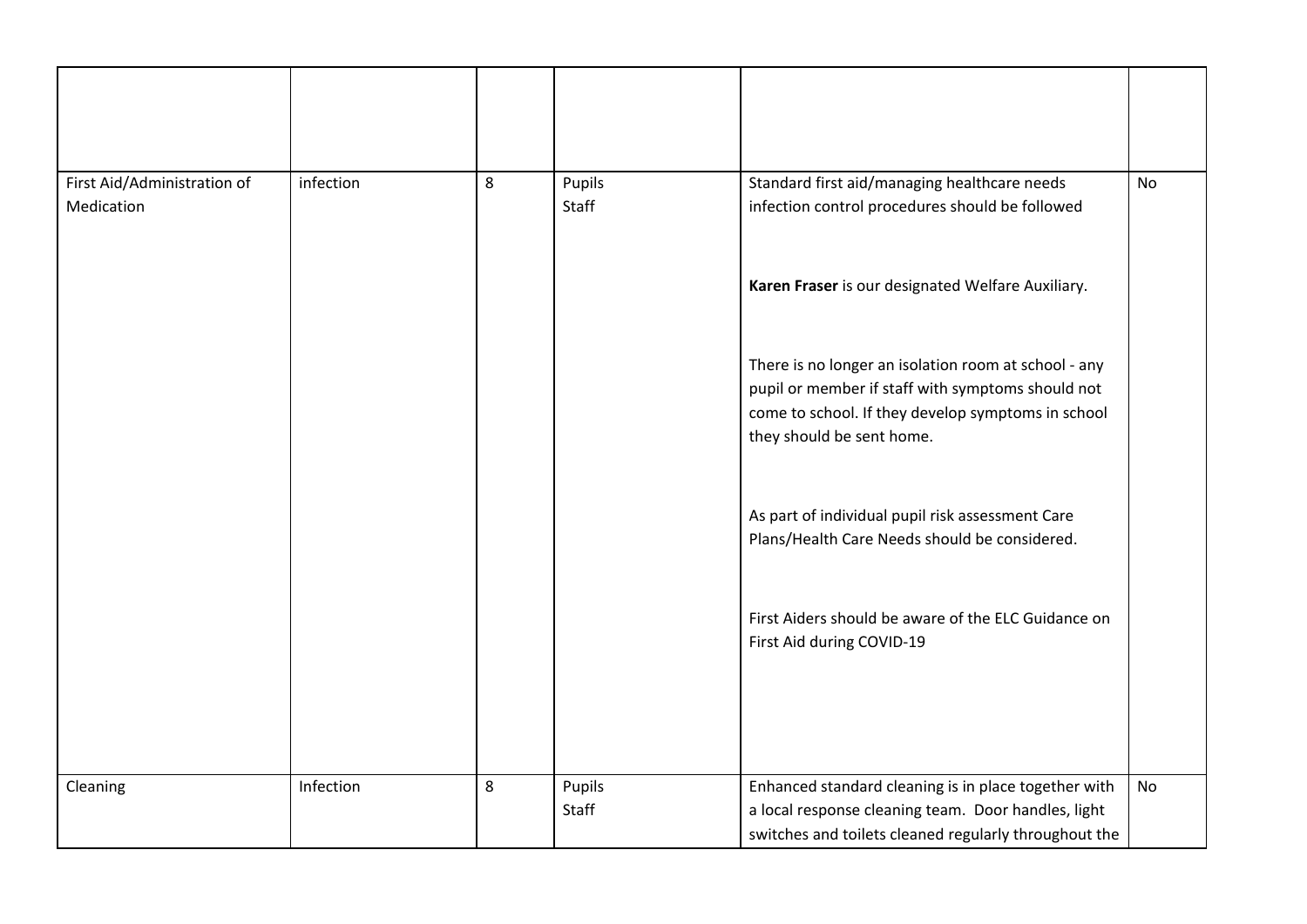|                        |           |   |        | day.                                                     |    |
|------------------------|-----------|---|--------|----------------------------------------------------------|----|
|                        |           |   |        |                                                          |    |
|                        |           |   |        |                                                          |    |
|                        |           |   |        | HT's and Business Managers liaise with their cleaners    |    |
|                        |           |   |        | and report any issues to FMS immediately. Staff          |    |
|                        |           |   |        | should also report any issues to Peter Luke.             |    |
|                        |           |   |        |                                                          |    |
|                        |           |   |        |                                                          |    |
|                        |           |   |        | Cleaning materials will be still be available for pupils |    |
|                        |           |   |        | and staff to clean throughout the day (wipes and/or      |    |
|                        |           |   |        | sprays and towels).                                      |    |
|                        |           |   |        |                                                          |    |
|                        |           |   |        |                                                          |    |
|                        |           |   |        |                                                          |    |
|                        |           |   |        |                                                          |    |
|                        |           |   |        |                                                          |    |
| <b>Fire Evacuation</b> | infection | 8 | Pupils | Our Fire Evacuation procedures remain in place and       | No |
|                        |           |   | Staff  | should be followed. Pupils/staff leave the classroom,    |    |
|                        |           |   |        | put on their face covering (unless exempt) as they do    |    |
|                        |           |   |        | so, and then leave by the nearest exit and line up       |    |
|                        |           |   |        | with their class on the playing field-face coverings     |    |
|                        |           |   |        | may be removed outside.                                  |    |
|                        |           |   |        |                                                          |    |
|                        |           |   |        |                                                          |    |
|                        |           |   |        | Janitors follow up any fire alarm with phone call to     |    |
|                        |           |   |        | the fire brigade (agreed by FES)                         |    |
|                        |           |   |        |                                                          |    |
|                        |           |   |        |                                                          |    |
|                        |           |   |        | Once the Fire Officers let us know it is safe: Re-entry  |    |
|                        |           |   |        | by the allocated year group doors (face coverings        |    |
|                        |           |   |        | back on as a communal area) and follow the one way       |    |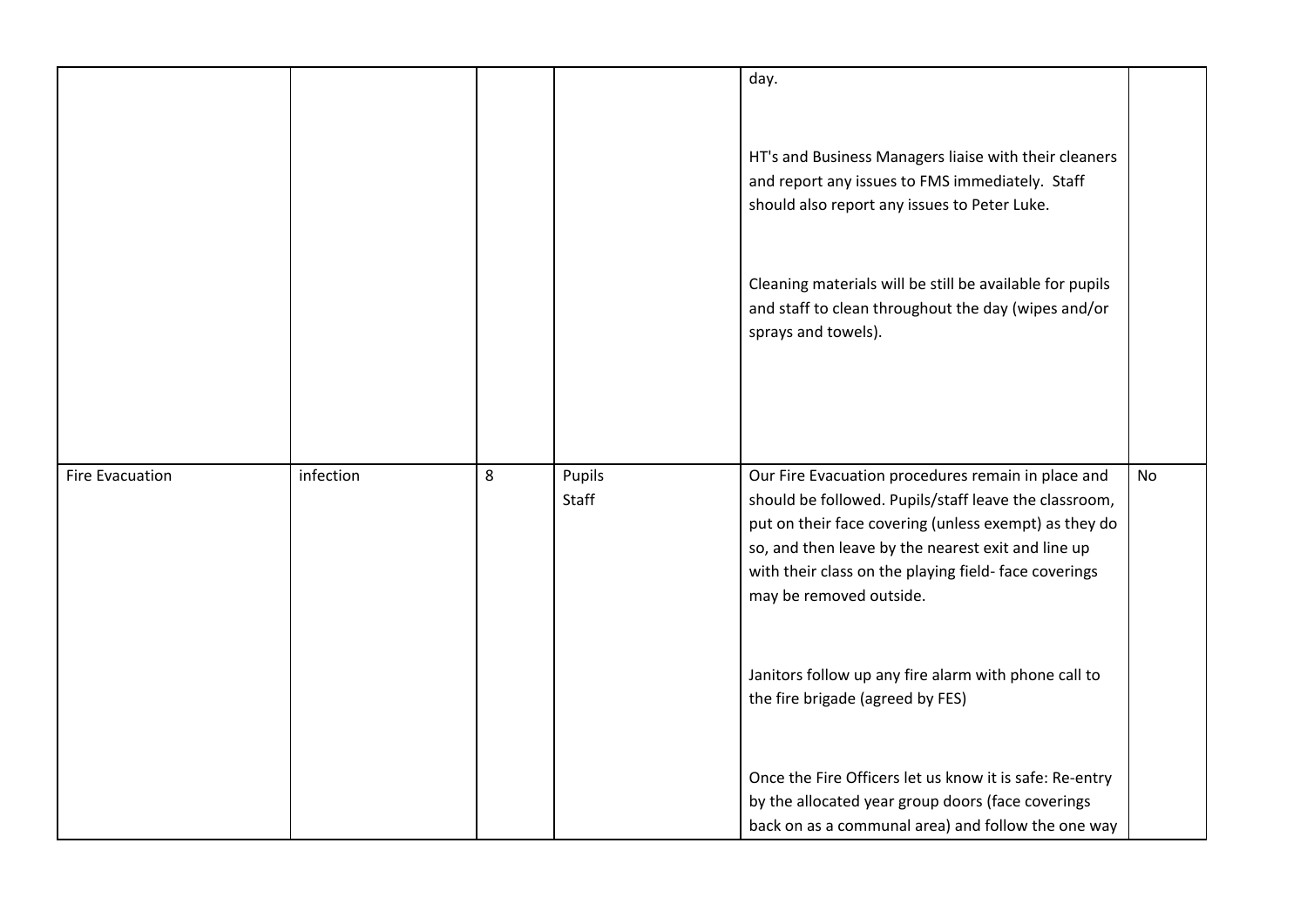|                                             |           |   |                 | system back to your classroom.<br>Fire drill takes place once each term.<br>All staff and pupils have been briefed on the fire<br>evacuation procedures so know what to do when the<br>alarm sounds.                                                                                                                                                                                                                                                                                                                                                                                                                                                                                                                                        |           |
|---------------------------------------------|-----------|---|-----------------|---------------------------------------------------------------------------------------------------------------------------------------------------------------------------------------------------------------------------------------------------------------------------------------------------------------------------------------------------------------------------------------------------------------------------------------------------------------------------------------------------------------------------------------------------------------------------------------------------------------------------------------------------------------------------------------------------------------------------------------------|-----------|
| <b>Pupils/Staff becoming</b><br>symptomatic | infection | 8 | Pupils<br>Staff | Parents/carers should be contacted to collect the<br>pupil ASAP and pupils wait in a well ventilated<br>room/area for collection<br>Staff and pupils who have symptoms of Covid-19 and<br>who have a fever or are too unwell to carry out<br>normal activities will be asked to stay at home while<br>they are unwell or have a fever. Pupils and staff will<br>no longer be advised to take a PCR test. Full<br>information on the stay at home guidance is<br>available here. Continuing with our approaches to<br>good hand hygiene, ventilation, physical distancing<br>(where possible), and recommending face coverings<br>be worn in social areas and larger gatherings will still<br>be a feature until the end of the summer term. | <b>No</b> |
| <b>Staff Rooms/Kitchens</b>                 | Infection | 8 | Staff           | Staffrooms do not have to have physical distancing                                                                                                                                                                                                                                                                                                                                                                                                                                                                                                                                                                                                                                                                                          | No        |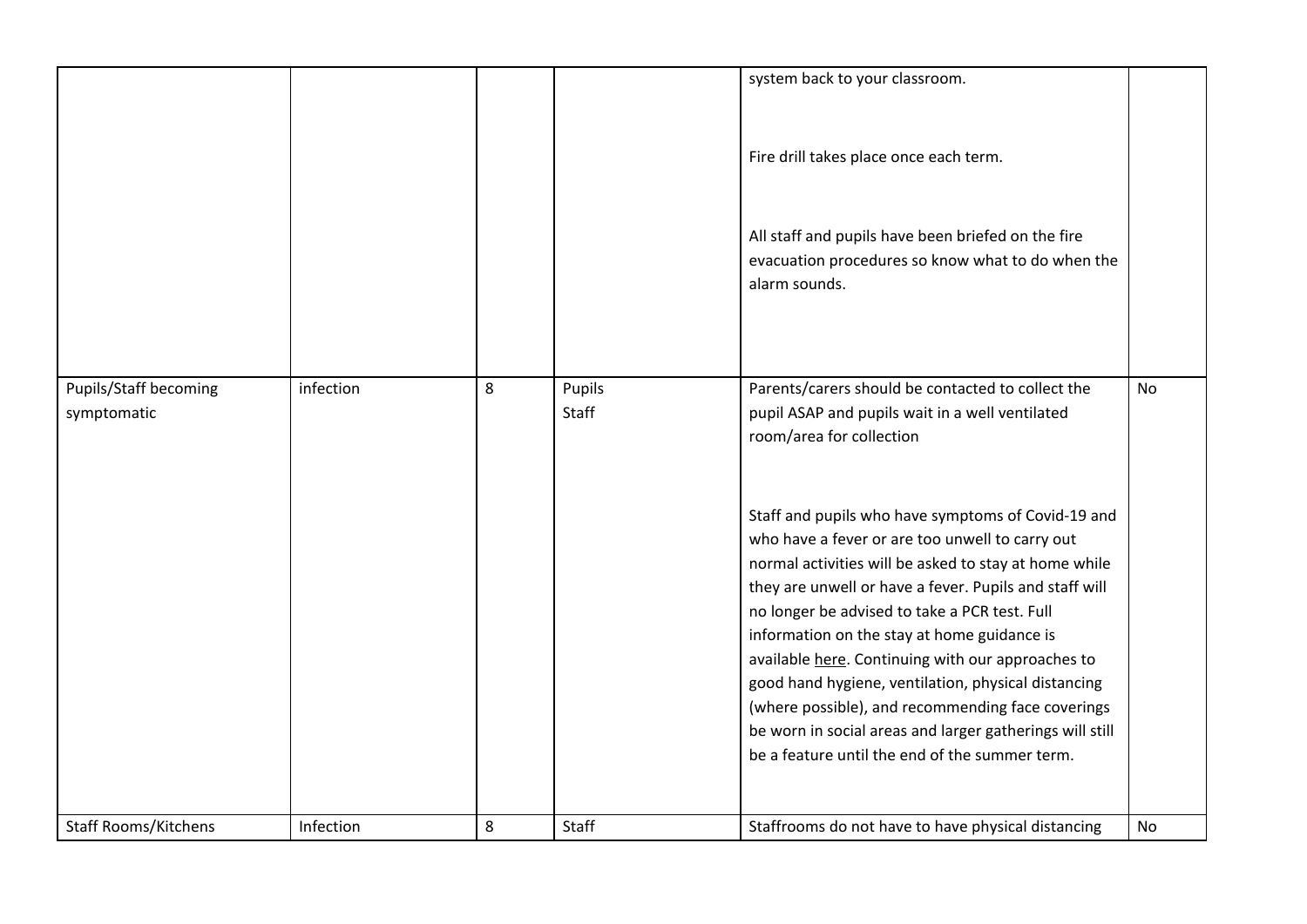|               |           |   |                 | measures in place but as in wider society it will<br>remain important to be cautious and exercise<br>personal responsibility, recognising that, where<br>possible, it is safer to keep a distance from other<br>people.<br>Good hygiene in staff bases will be important to<br>prevent spread and as a communal area, unless<br>eating or drinking, face coverings will be encouraged<br>to be worn. |    |
|---------------|-----------|---|-----------------|------------------------------------------------------------------------------------------------------------------------------------------------------------------------------------------------------------------------------------------------------------------------------------------------------------------------------------------------------------------------------------------------------|----|
| Personal Care | Infection | 8 | Pupils<br>Staff | The young person should be encouraged to carry out<br>as much themselves as is possible.                                                                                                                                                                                                                                                                                                             | No |
|               |           |   |                 | Our welfare assistant will continue to wear PPE when<br>attending to young people.                                                                                                                                                                                                                                                                                                                   |    |
|               |           |   |                 | Consideration should be given to the room used for<br>personal care to ensure as much space and<br>ventilation as possible - this has been done.                                                                                                                                                                                                                                                     |    |
|               |           |   |                 | Care must be carried out as quickly as possible<br>limiting the time you are in an enclosed space with<br>others.                                                                                                                                                                                                                                                                                    |    |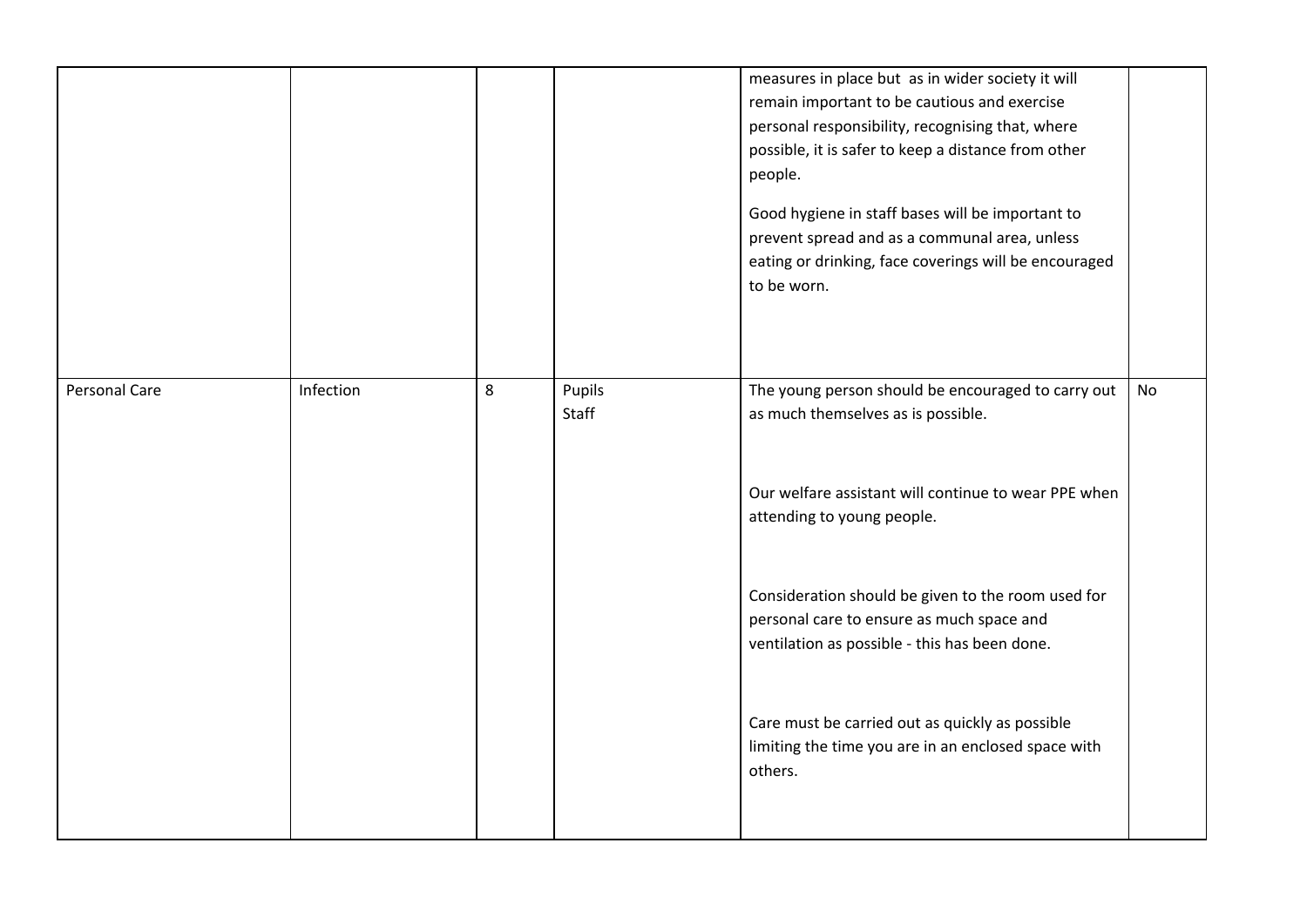| Non School Adults          | Infection | 8 | Member of the public | There will be no restrictions on parents, carers or    | No        |
|----------------------------|-----------|---|----------------------|--------------------------------------------------------|-----------|
|                            |           |   | Pupils               | wider family members entering school buildings,        |           |
|                            |           |   | Staff                | although they will be expected to comply with the      |           |
|                            |           |   |                      | school's routine measures. There are therefore no      |           |
|                            |           |   |                      | restrictions on in-person parent / carer evenings,     |           |
|                            |           |   |                      | parent / carer related events and meetings in school   |           |
|                            |           |   |                      | buildings e.g. subject choice events, careers events,  |           |
|                            |           |   |                      | fundraising events, family learning activities,        |           |
|                            |           |   |                      | volunteering in school, Parent Council and other       |           |
|                            |           |   |                      | similar events or meetings. Parents, carers and family |           |
|                            |           |   |                      | members will be able to attend indoor and outdoor      |           |
|                            |           |   |                      | sporting and cultural events. Risk assessments will be |           |
|                            |           |   |                      | put in place for events and communicated to            |           |
|                            |           |   |                      | parents/carers/those attending and they are asked      |           |
|                            |           |   |                      | to weigh up the risk as to whether to attend or not.   |           |
|                            |           |   |                      |                                                        |           |
|                            |           |   |                      | When visiting the school all visitors must follow the  |           |
|                            |           |   |                      | school's protocols in terms of face coverings in       |           |
|                            |           |   |                      | communal areas and general hygiene procedures.         |           |
|                            |           |   |                      |                                                        |           |
|                            |           |   |                      |                                                        |           |
| Movement Around the School | Infection | 8 | Pupils               | Parts of our one way system will be retained as the    | <b>No</b> |
|                            |           |   | Staff                | flow through corridors was safer than the two way      |           |
|                            |           |   | Visitor              | system in narrow corridors. Pupils should leave by     |           |
|                            |           |   |                      | the nearest exit at break and the end of the day to    |           |
|                            |           |   |                      | minimise congestion in corridors.                      |           |
|                            |           |   |                      |                                                        |           |
|                            |           |   |                      |                                                        |           |
|                            |           |   |                      |                                                        |           |
|                            |           |   |                      | All non-fire doors throughout the building will        |           |
|                            |           |   |                      | continue to be wedged open.                            |           |
|                            |           |   |                      |                                                        |           |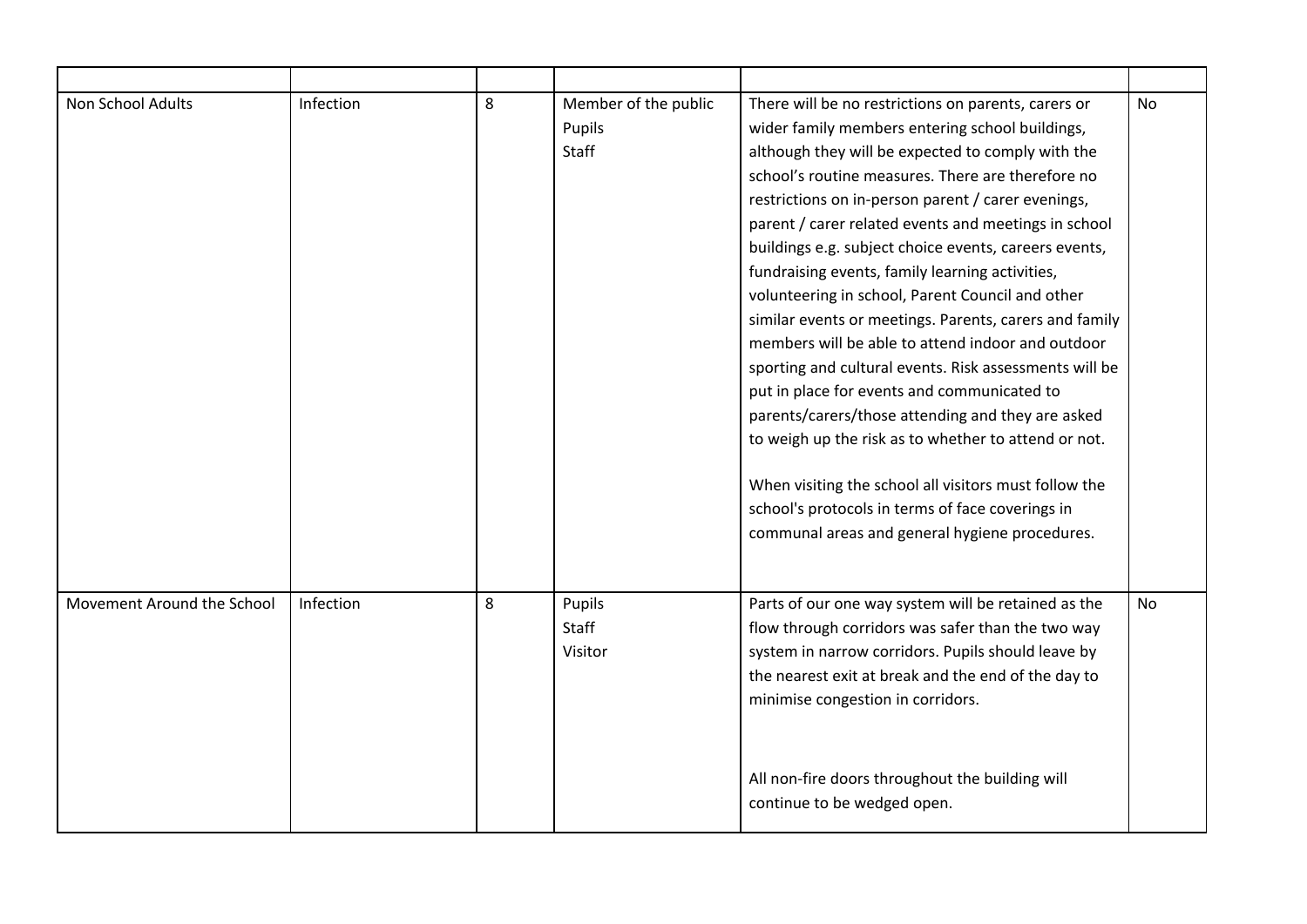|                                                                          |           |   |        | Windows in classrooms, corridors and in the dining<br>area will remain open to provide good ventilation.                                                                                                                                                                                                                                                                                                                                                                                           |           |
|--------------------------------------------------------------------------|-----------|---|--------|----------------------------------------------------------------------------------------------------------------------------------------------------------------------------------------------------------------------------------------------------------------------------------------------------------------------------------------------------------------------------------------------------------------------------------------------------------------------------------------------------|-----------|
|                                                                          |           |   |        | In line with Scottish Gvt advice all S1-S6 pupils and<br>staff are encouraged to wear face coverings (unless<br>exempt) in corridors and communal areas unless<br>eating or drinking in the dining hall or social area and<br>in the library. Any member of staff and pupils may<br>choose to wear a face covering at any time as<br>personal choice and will be supported with this<br>decision.                                                                                                  |           |
| <b>Individual Pupils</b>                                                 | Infection | 8 | Pupils | The Chief Medical Officer's advice is that children<br>and young people on the highest risk list can follow<br>the same advice as for the rest of the population.<br>This includes attending education settings, unless<br>their clinician has advised them otherwise<br>individually If a risk assessment is deemed<br>necessary, Mr Illingworth will liaise with the<br>parents/carers of individuals or a parent/carer may<br>contact him should they wish to discuss one being<br>put in place | <b>No</b> |
| Staff/Pupil attendance in<br>relation to<br>Vulnerable/Shielding people. | Infection | 8 | Pupil  | Pupils and staff who have been shielding or have<br>underlying health conditions should have been<br>advised by their Clinician about their return to<br>school/work. Some staff have had OH reports.                                                                                                                                                                                                                                                                                              | <b>No</b> |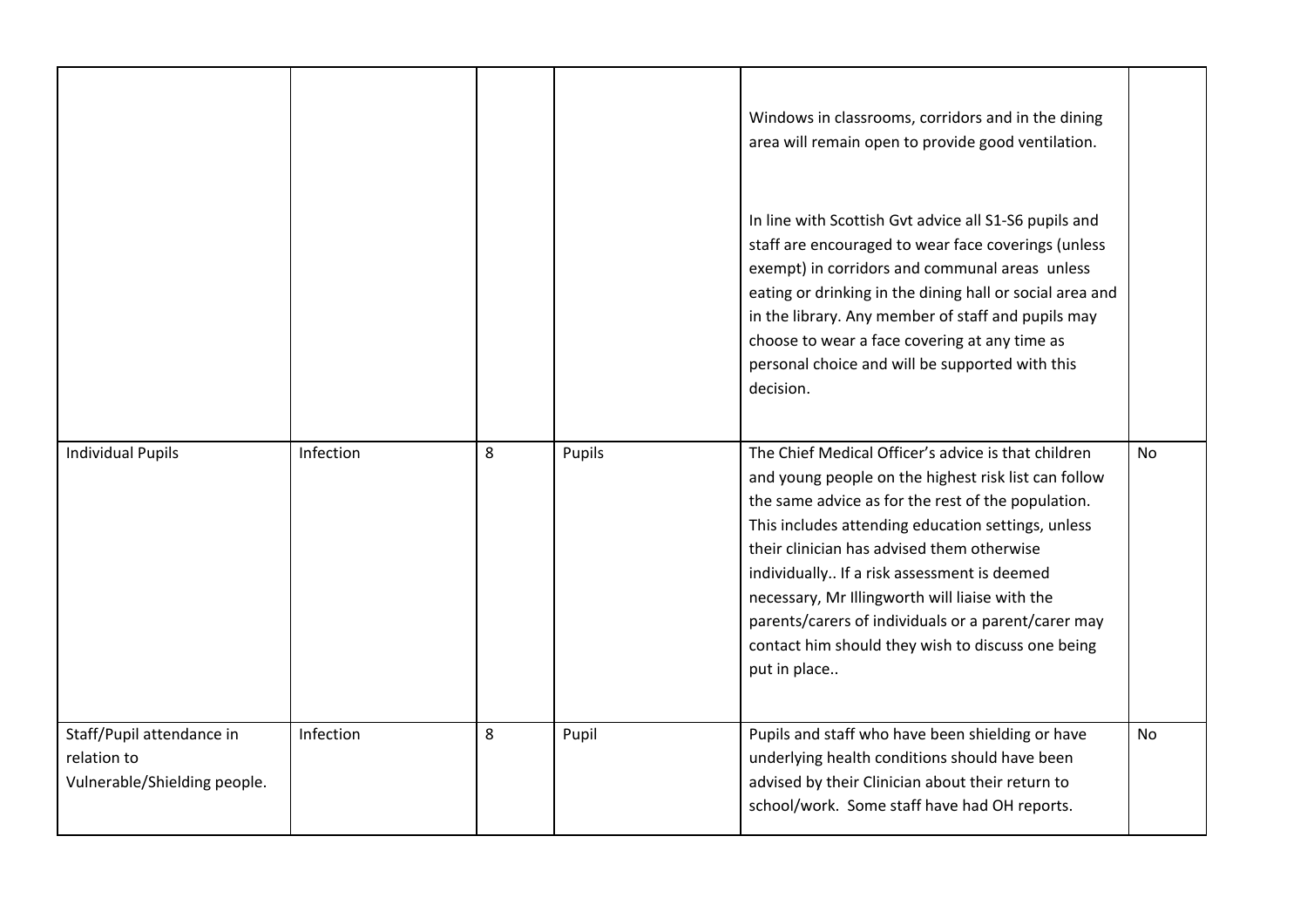|                           |           |   |       | Pregnant staff must have a risk assessment with the<br>school and OH.                                                                                                          |           |
|---------------------------|-----------|---|-------|--------------------------------------------------------------------------------------------------------------------------------------------------------------------------------|-----------|
|                           |           |   |       | Where necessary, individual risk assessments have<br>taken place and updated again prior to staff<br>returning to school. Please liaise with Peter Luke in<br>regards to this. |           |
|                           |           |   |       | Individual pupil RAs have also been reviewed by<br>PSLs/DHT                                                                                                                    |           |
|                           |           |   |       | All pupils and staff who were shielding or clinically<br>vulnerable should have returned to school in August<br>(some with RAs in place).                                      |           |
| <b>Practical Subjects</b> | Infection | 8 | Pupil | Risk assessment have been carried out for the<br>following subjects:                                                                                                           | <b>No</b> |
|                           |           |   |       | HE - risk assessments have taken place and updated<br>in Sphera                                                                                                                |           |
|                           |           |   |       | Technologies - following SERC advice                                                                                                                                           |           |
|                           |           |   |       | Music, Art and Drama and Photography- have all                                                                                                                                 |           |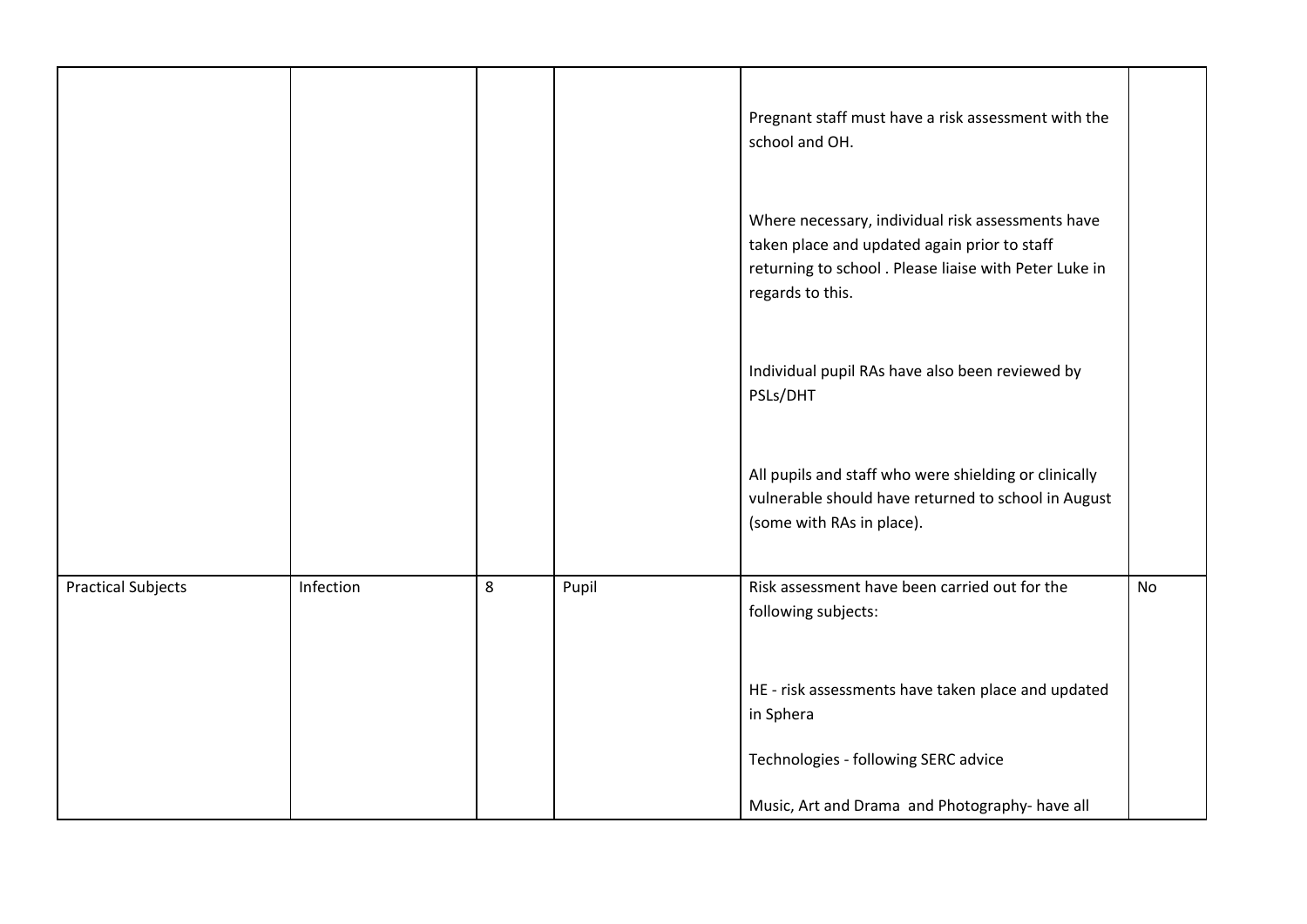|                                                    |           |    |                          | resumed                                                                                                                                                                                                                                                                                                                                                                                                                                                                                                 |           |
|----------------------------------------------------|-----------|----|--------------------------|---------------------------------------------------------------------------------------------------------------------------------------------------------------------------------------------------------------------------------------------------------------------------------------------------------------------------------------------------------------------------------------------------------------------------------------------------------------------------------------------------------|-----------|
|                                                    |           |    |                          | CDT - Equipment- hand held equipment e.g power<br>tools in CDT - hygiene will still be observed                                                                                                                                                                                                                                                                                                                                                                                                         |           |
|                                                    |           |    |                          | PE and Dance RAs updated -Equipment to be cleaned<br>regularly and between uses and pupils to observe<br>good hand hygiene                                                                                                                                                                                                                                                                                                                                                                              |           |
|                                                    |           |    |                          |                                                                                                                                                                                                                                                                                                                                                                                                                                                                                                         |           |
| Library                                            | Infection | 8  | Pupil<br>Pupils<br>Staff | As the library is a communal area, face coverings<br>will be encouraged to be worn (unless exempt)                                                                                                                                                                                                                                                                                                                                                                                                      | Yes       |
|                                                    |           |    |                          | Books can be borrowed as normal                                                                                                                                                                                                                                                                                                                                                                                                                                                                         |           |
|                                                    |           |    |                          | Signing in book for senior pupils when accessing<br>library for study periods                                                                                                                                                                                                                                                                                                                                                                                                                           |           |
| Self-isolation - revised<br>guidance as 1 May 2022 | infection | 12 | Staff                    | People who have symptoms of Covid-19 and who<br>have a fever or are too unwell to carry out normal<br>activities will be asked to stay at home while they are<br>unwell or have a fever. Pupils and staff will no longer<br>be advised to take a PCR test. Full information on the<br>stay at home guidance is available here. Continuing<br>with our approaches to good hand hygiene,<br>ventilation, physical distancing (where possible), and<br>recommending face coverings be worn in social areas | <b>No</b> |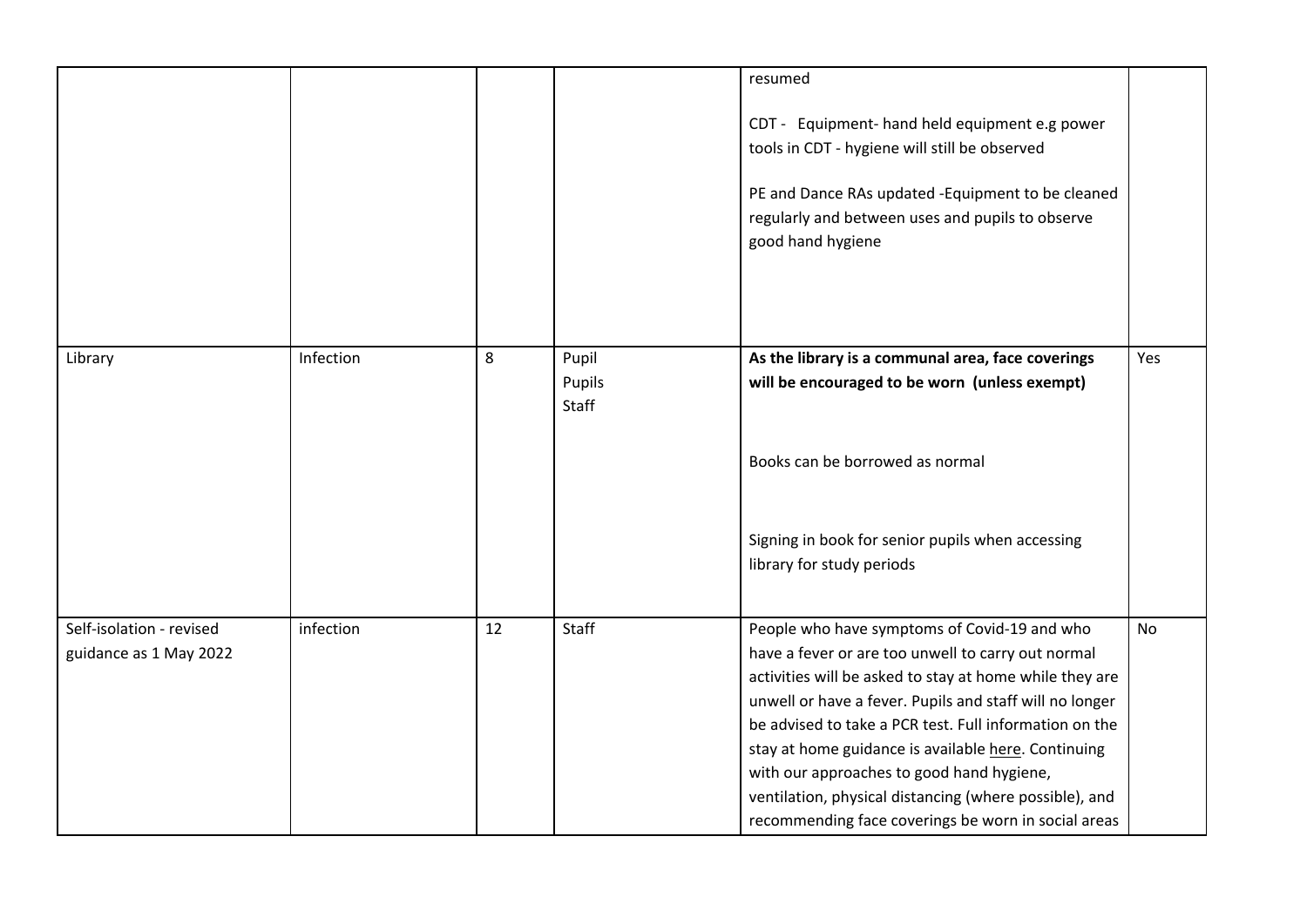|                      |           |    |                          | and larger gatherings will still be a feature until the<br>end of the summer term.<br>Pregnant women should speak to Peter Luke, the<br>Business Manager, to ensure a risk assessment is put<br>in place.                                                                                                                                            |    |
|----------------------|-----------|----|--------------------------|------------------------------------------------------------------------------------------------------------------------------------------------------------------------------------------------------------------------------------------------------------------------------------------------------------------------------------------------------|----|
| Trips and excursions | Infection | 12 | Pupil<br>Pupils<br>Staff | Face coverings are still recommended on transport<br>No bubbles now so year groups can mix on trips<br>Transition experiences for P7>S1 pupils can now take<br>place<br>Residential trips can now take place if agreed by ELC<br>and terms and conditions meet with their scrutiny -<br>Evolve Training required and enhanced procedures in<br>place | No |

## **Additional control measures**

| G. HAZARD                | H. ADDITIONAL CONTROL MEASURES | C. RR AFTER CM |
|--------------------------|--------------------------------|----------------|
| Hand Cleaning            |                                | O              |
| Provision and Use of PPE |                                | b              |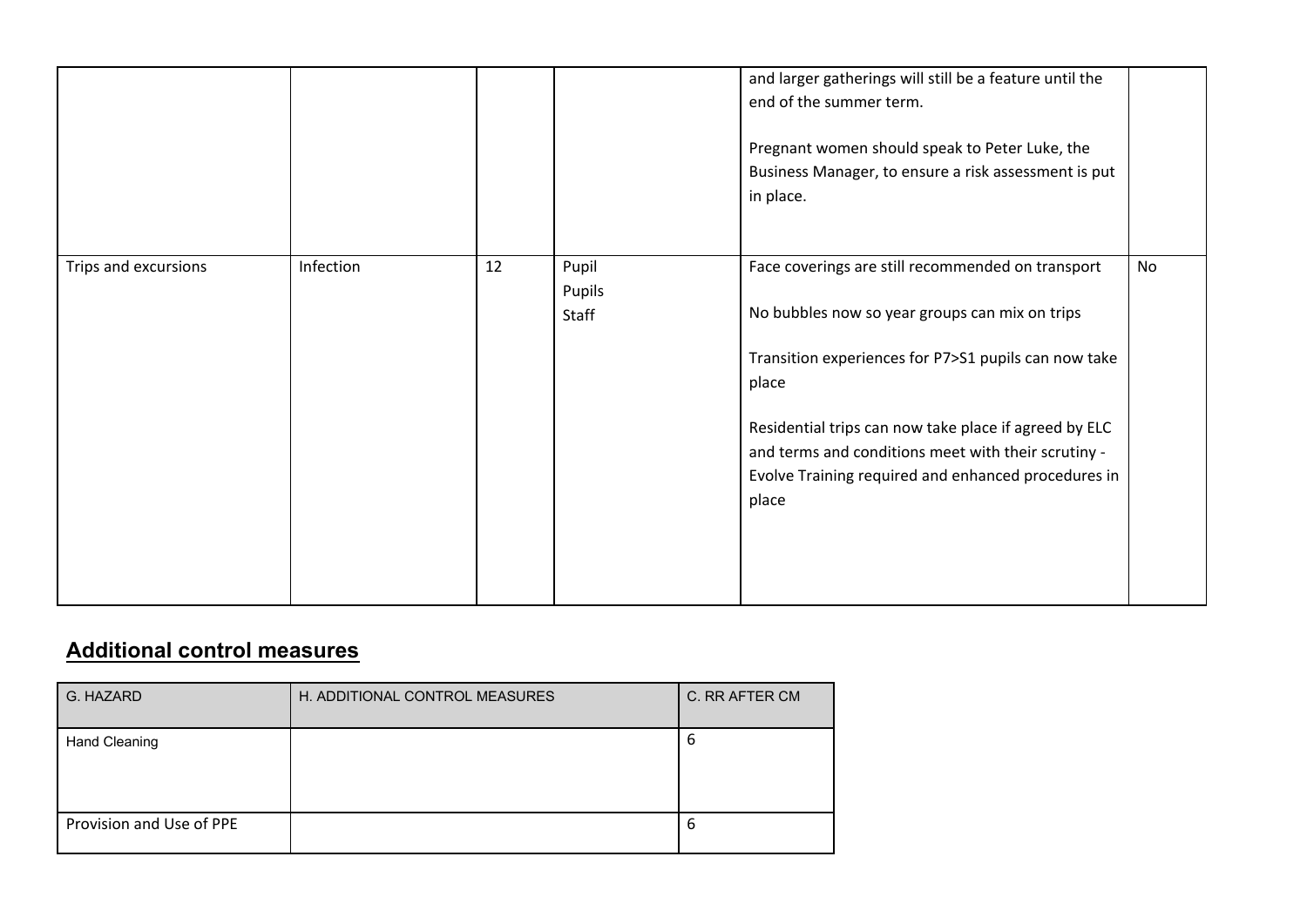| <b>Supporting Physical Distancing</b>         | 6                |
|-----------------------------------------------|------------------|
| Working from Home                             | $6\overline{6}$  |
| Classrooms/ rooms being used<br>as classrooms | 8                |
| Toilets                                       | $\overline{6}$   |
| Offices                                       | $\overline{6}$   |
| <b>Dining Hall</b>                            | 6                |
| Playground/Outdoor                            | $\boldsymbol{6}$ |
| First Aid/Administration of<br>Medication     | 6                |
| Cleaning                                      | 6                |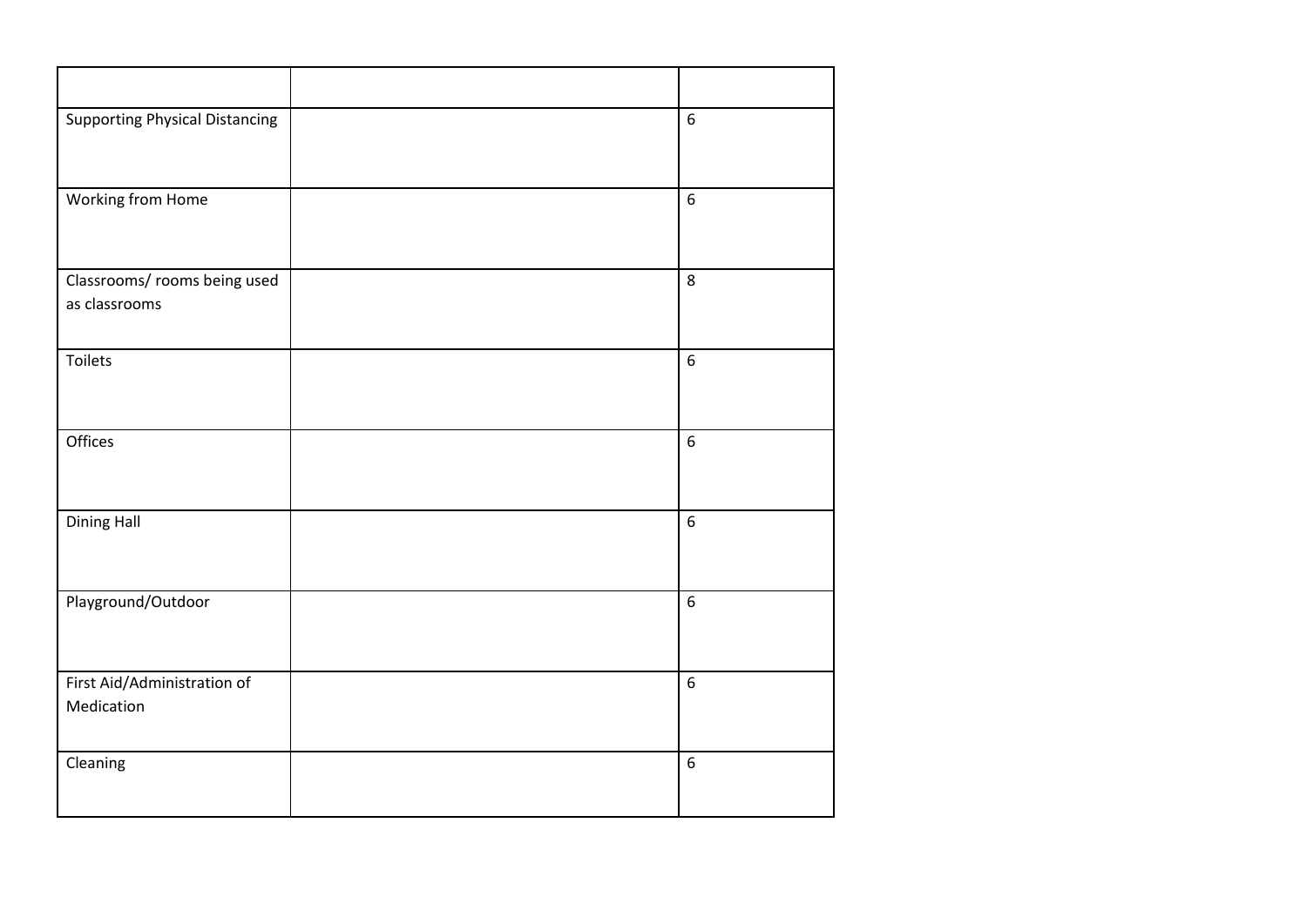| <b>Fire Evacuation</b>       |                                            | 6  |
|------------------------------|--------------------------------------------|----|
|                              |                                            |    |
|                              |                                            |    |
| Pupils/Staff becoming        |                                            | 6  |
| symptomatic                  |                                            |    |
|                              |                                            |    |
| <b>Staff Rooms/Kitchens</b>  |                                            | 6  |
|                              |                                            |    |
|                              |                                            |    |
| <b>Personal Care</b>         |                                            | 6  |
|                              |                                            |    |
| Non School Adults            |                                            | 6  |
|                              |                                            |    |
|                              |                                            |    |
| Movement Around the School   |                                            | 6  |
| <b>Individual Pupils</b>     | Certain pupils may require individual risk | 6  |
|                              |                                            |    |
|                              | (LOCAL ARRANGEMENTS SHOULD BE ADDED)       |    |
|                              |                                            |    |
| Staff/Pupil attendance in    |                                            | 6  |
| relation to                  |                                            |    |
| Vulnerable/Shielding people. |                                            |    |
| <b>Practical Subjects</b>    |                                            | 6  |
| Library                      |                                            | 6  |
| Self-isolation - revised     |                                            | 16 |
| guidance as 1 May 2022       |                                            |    |
| Trips and excursions         |                                            | 16 |